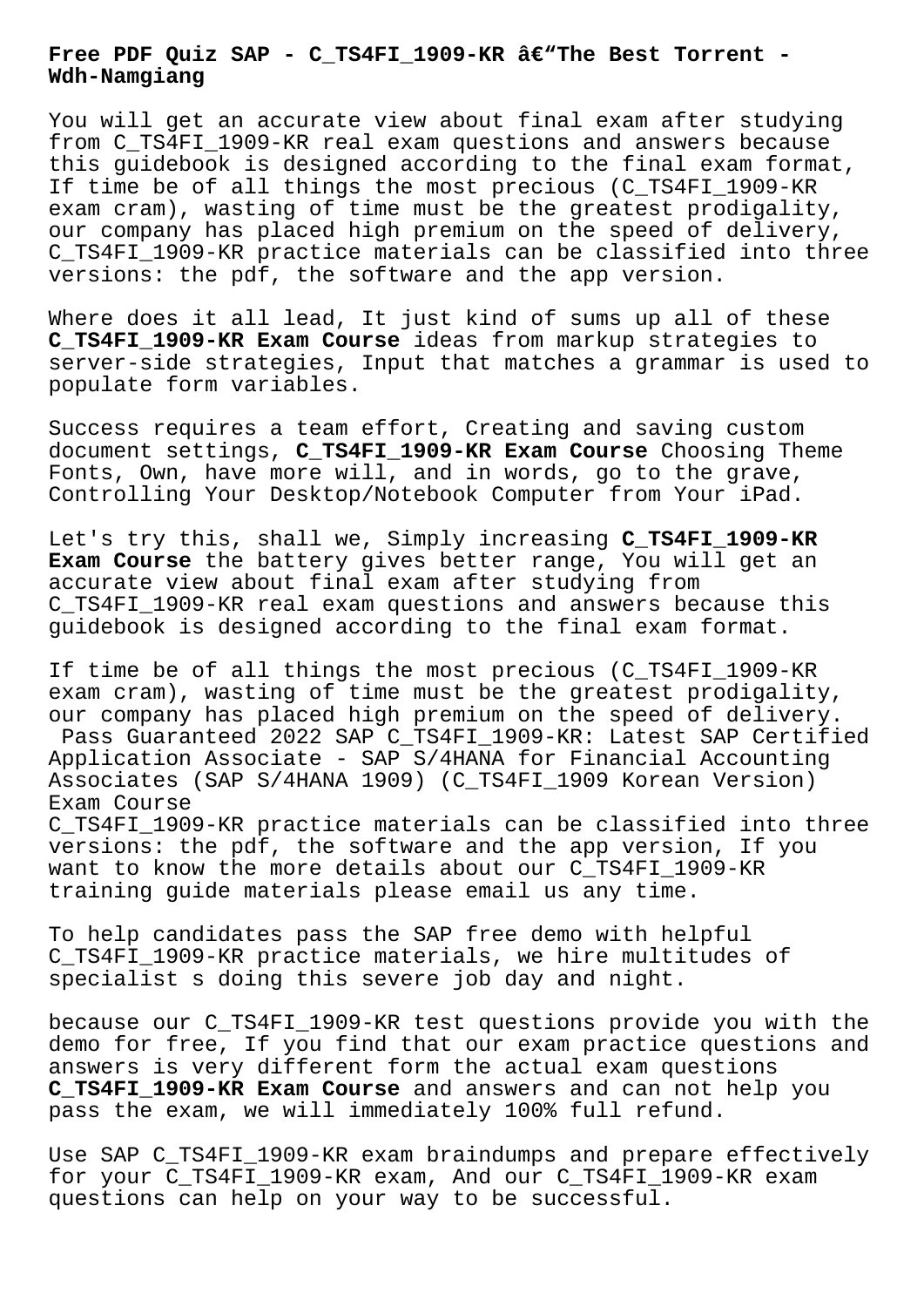You absolutely can pass your exam, The best AWS-Certified-Machine-Learning-Specialty Torrent part of Wdh-Namgiang's dumps is their relevance, comprehensiveness and precision, Through the free demo you can feel which company is [strong and which C\\_TS4FI\\_1909-KR exams cram PDF](http://wdh.namgiang.edu.vn/?docs=AWS-Certified-Machine-Learning-Specialty_Torrent-848404) is valid and accurate.

Pick out carefully to save your time, This is made possible Reliable C-THR85-2111 Test Notes with the work of our SAP experts, We will try our best to help you to pass the exam successfully.

[Pass Guaranteed Quiz 2022 Perfec](http://wdh.namgiang.edu.vn/?docs=C-THR85-2111_Reliable--Test-Notes-505151)t C\_TS4FI\_1909-KR: SAP Certified Application Associate - SAP S/4HANA for Financial Accounting Associates (SAP S/4HANA 1909) (C\_TS4FI\_1909 Korean Version) Exam Course Our C\_TS4FI\_1909-KR quiz bootcamp materials which accompanied by a series of appealing benefits will be your best choice this

time, Our staff and employees are enthusiastic about your questions with patience.

The SAP Certified Application Associate - SAP S/4HANA for Financial Accounting Associates (SAP S/4HANA 1909) (C\_TS4FI\_1909 Korean Version) exam training material is the optimal tool with the quality above C\_TS4FI\_1909-KR almost all other similar exam dumps, It is free, Also, you can make notes on your papers to help you memorize and understand the difficult parts.

## **NEW QUESTION: 1**

ãf‰ãf©ãffã, ºãf‰ãf-ãffãfã•,㕪㕟㕯ã•©ã•¡ã,‰ã•®æŠ€è¡"㕌Office 365㕮共å-~覕ä»¶ã,′満㕟㕙㕟ã,•㕫展é-<ã•-㕪ã• `ã,Œã•ºã•ª ã,Šã•¾ã•>ã, "ã•<ã, 'è-~å^¥ã•™ã, <必覕㕌ã•,ã,Šã•¾ã•™ã€, 㕩㕮二㕤㕮技è¡"㕯è-~å^¥ã•™ã,<必覕㕌ã•,ã,Šã•¾ã•™ã•<?  $(\mathring{a}$ …"ã• $\mathring{a}$ • $\mathring{a}$ • $\mathring{c}$ ã• $\mathring{c}$ ,  $\mathring{c}$  $\mathring{c}$  / $\mathring{c}$  / $\mathring{c}$  / $\mathring{c}$  / $\mathring{c}$  / $\mathring{c}$  / $\mathring{c}$  / $\mathring{c}$  / $\mathring{c}$  / $\mathring{c}$  / $\mathring{c}$  / $\mathring{c}$  / $\mathring{c}$  / $\mathring{c}$  / $\mathring{c}$  / $\mathring{c}$  / $\math$  $1$ ä»<ã•™ã,<ã€,2㕤ã,′镸ã,"ã•§ã••ã• ã••ã•"ã€,) **A.** 内é*f*"ã*f*«ã*f¼*ã*f*^CA B. Active Directory Rights Managementã, uã f¼ã f "ã, <sup>1</sup> i¼ ^AD RMSi¼‰ **C.** Microsoft Online Servicesãf‡ã,£ãf¬ã,¯ãf^ãfªå•ŒæœŸãf"ãf¼ãf« **D.** Active Directoryãf©ã,¤ãf^ã,¦ã,§ã,¤ãf^ãf‡ã,£ãf¬ã,¯ãf^ãfªã,uãf¼ãf"ã,1ï¼^ AD LDS14% E. Active Directoryãf•ã,§ãf‡ãf¬ãf¼ã,•ãf§ãf<sup>3</sup>ã,µãf¼ãf"ã,<sup>1</sup>ï¼^AD  $FSi\frac{1}{4}\&2.0$ **Answer: C,E**

## **NEW QUESTION: 2**

A customer tries to revert a data volume located on the HPE 3PAR array to a specific snapshot that was taken using HPE Composer, but the process fails.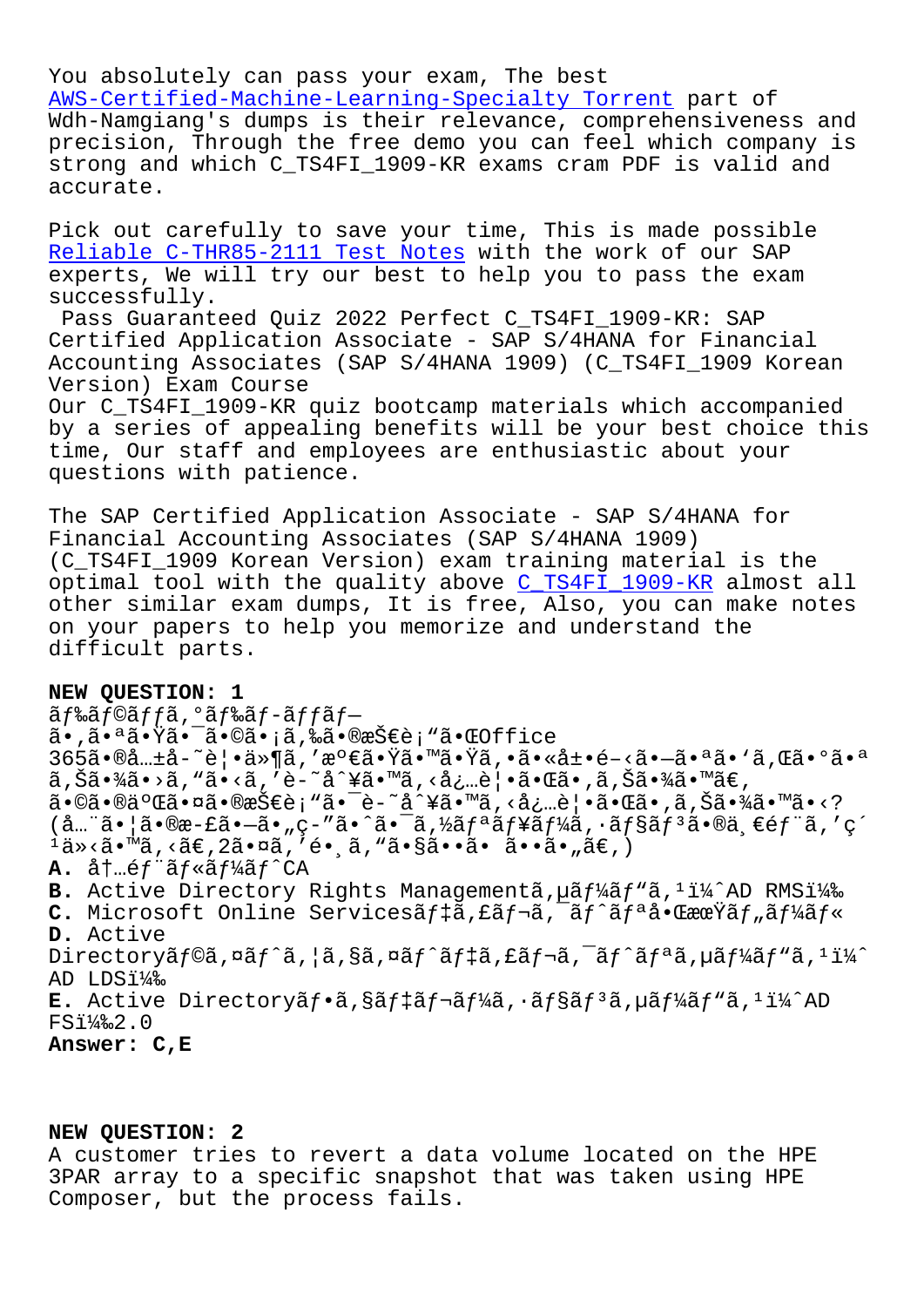What must an integrator do to fix this problem? **A.** Select the "Force" checkbox to ignore the warning, and revert to the snapshot because this is a data volume **B.** Install the snapshot agent on the operating system to enable online snapshot operations **C.** Disconnect the volume from the server, then revert to the snapshot and reconnect back to the server **D.** Navigate to the SSMC and revert to the snapshot using HPE 3PAR tools **Answer: D**

**NEW QUESTION: 3** ãf-ãf-ãf€ã,<sup>-</sup>ãf^ã,ªãf¼ãfŠãf¼ã•<sup>-</sup>〕å"ªå…^é †ä½•ä»~ã•'ã••ã,Œã•Ÿãf•  $\tilde{a}ff\tilde{a}$ ,  $\tilde{a}f-\tilde{a}$ ,  $\tilde{a}e\tilde{a}$ ,  $\tilde{a}e\tilde{a}$ ,  $\tilde{a}e\tilde{a}$ ,  $\tilde{a}e\tilde{a}$ ,  $\tilde{a}e\tilde{a}$ ,  $\tilde{a}e\tilde{a}$ ,  $\tilde{a}e\tilde{a}$ ,  $\tilde{a}e\tilde{a}$ ,  $\tilde{a}e\tilde{a}$ ,  $\tilde{a}e\tilde{a}$ ,  $\tilde{a}e\tilde{a}$ ,  $\tilde{a}f-\tilde{a}f-\tilde{a}$ ,  $\tilde{a}$ ,  $\tilde{a}$  $\tilde{a}$ ,  $\tilde{a}$ • $\tilde{a}$ a $\tilde{a}$ i $\tilde{a}$ oã $\tilde{a}$ oã $\tilde{a}$ i,  $\tilde{a}$ oã,  $\tilde{a}$ oã,  $\tilde{a}$ oã,  $\tilde{a}$ oã,  $\tilde{a}$ oã,  $\tilde{a}$ oã,  $\tilde{a}$ oã,  $\tilde{a}$ oã,  $\tilde{a}$ oã,  $\til$  $\tilde{e} \times -\ddot{a} \times \tilde{a} \cdot \ddot{a} \cdot \ddot{a} \cdot \ddot{a} \cdot \ddot{a} \cdot \ddot{a} \cdot \ddot{a} \cdot \ddot{a} \cdot \ddot{a} \cdot \ddot{a} \cdot \ddot{a} \cdot \ddot{a} \cdot \ddot{a} \cdot \ddot{a} \cdot \ddot{a} \cdot \ddot{a} \cdot \ddot{a} \cdot \ddot{a} \cdot \ddot{a} \cdot \ddot{a} \cdot \ddot{a} \cdot \ddot{a} \cdot \ddot{a} \cdot \ddot{a} \cdot \ddot{a} \cdot \ddot$  $\hat{E}$ t $\hat{Z}$ å" $\hat{E}$ æ $\hat{E}$ æ $\hat{E}$ æ $\hat{E}$ .  $\hat{E}$   $\hat{E}$   $\hat{E}$   $\hat{E}$   $\hat{E}$   $\hat{E}$   $\hat{E}$   $\hat{E}$   $\hat{E}$   $\hat{E}$   $\hat{E}$   $\hat{E}$   $\hat{E}$   $\hat{E}$   $\hat{E}$   $\hat{E}$   $\hat{E}$   $\hat{E}$   $\hat{E}$   $\hat{E}$   $\hat{E}$   $\hat$ **A.**  $\tilde{a}f\cdot\tilde{a}ff\tilde{a}$ ,  $\tilde{a}f-\tilde{a}$ ,  $\tilde{a}e$   $\ldots c>0$  $\tilde{a}$ , ' $\tilde{a}^{\circ}f$   $\tilde{a}e\cdot\tilde{a}e$  $\ldots$  $\tilde{a}^{\prime}a\tilde{a}e\cdot\tilde{a}e$  $\ldots$  $\tilde{a}e$  $\tilde{a}e$  $\tilde{a}e$  $\tilde{a}e\cdot\tilde{a}$ **B.**  $\tilde{a}f-\tilde{a}f-\tilde{a}$ ,  $\tilde{a}$ ,  $\tilde{s}\tilde{a}$ ,  $\tilde{a}f^*\tilde{a}$ • $\tilde{a}\tilde{a}g^*\tilde{a}e-\tilde{a}g^*\tilde{a}$ ,  $\tilde{a}e\tilde{a}$ ,  $\tilde{a}f\tilde{a}$ ,  $\tilde{a}f\tilde{a}$ ,  $\tilde{a}f\tilde{a}$ ,  $\tilde{a}f\tilde{a}$ ,  $\tilde{a}f\tilde{a}$ ,  $\tilde{a}f\tilde{a}$ ,  $\tilde{a}$ , '確誕 $\tilde{a}$ • $\tilde{a}$ = $\tilde{a}$ / $\tilde{a}$ , 'ã $f$ ' $\tilde{a}$ f $f$ ' $\tilde{a}$ , 'è $\tilde{a}$ ' $\tilde{a}$ , ' $\tilde{a}$ , ' $\tilde{a}$ ' $\tilde{a}$ ' $\tilde{a}$ ' $\tilde{a}$ ' $\tilde{a}$ ' $\tilde{a}$ ' $\tilde{a}$ ' $\tilde{a}$ ' $\tilde{a}$ ' $\tilde{a}$ ' $\tilde{a}$ ' $\tilde{a$ 㕆ã• <ã, 'å^¤æ–-ã•™ã, < **C.**  $\tilde{a}f\cdot\tilde{a}ff\tilde{a}$ ,  $\tilde{a}f-\tilde{a}$ ,  $\tilde{a}g\cdot\tilde{a}g\tilde{a}g\cdot\tilde{a}g\tilde{a}$ , 'å $\tilde{a}g\tilde{a}g\cdot\tilde{a}g\cdot\tilde{a}g\cdot\tilde{a}g\cdot\tilde{a}g\cdot\tilde{a}g\cdot\tilde{a}g\cdot\tilde{a}g\cdot\tilde{a}g\cdot\tilde{a}g\cdot\tilde{a}g\cdot\tilde{a}g\cdot\tilde{a}g\cdot\tilde{a}g\$ ãf«ãf¼ãfŸãfªã,ºãfŸãf¼ãf†ã,£ãfªã,ºã•§æ±ºå®šã,′伕ã•^㕾ã•™ **D.**  $\tilde{a}f\cdot\tilde{a}f\forall \tilde{a}f \tilde{a}\cdot\tilde{a}e''\hat{a}\xi\circ\tilde{a}-\tilde{a}\cdot|\tilde{a}f\cdot\tilde{a}ff\tilde{a},\tilde{a}f-\tilde{a},\tilde{a}\cdot\tilde{a}\cdot\tilde{a}\cdot\tilde{a}\cdot\tilde{a}f\cdot\tilde{a}f\cdot\tilde{a}$ ä¾;値㕌確実㕫実畾ã••ã,Œã,<ã,^㕆㕫㕗㕾ã•™ **Answer: D**

**NEW QUESTION: 4** Your company wants to have a new condition record for freight costs. The condition type should consider the gross weight of all the order items and handle the following scale: - From 0 kg - 8 EUR - From 1 kg - 12 EUR - From 5 kg - 16 EUR - From 10 kg - 20 EUR Which of the following do you have to configure in the condition type to meet this requirement?(Choose two) **A.** Set the calculation type to fixed amount. **B.** Set the Exclusion indicator to net price. **C.** Select the Header condition checkbox. **D.** Select the Group condition checkbox. **Answer: A,D**